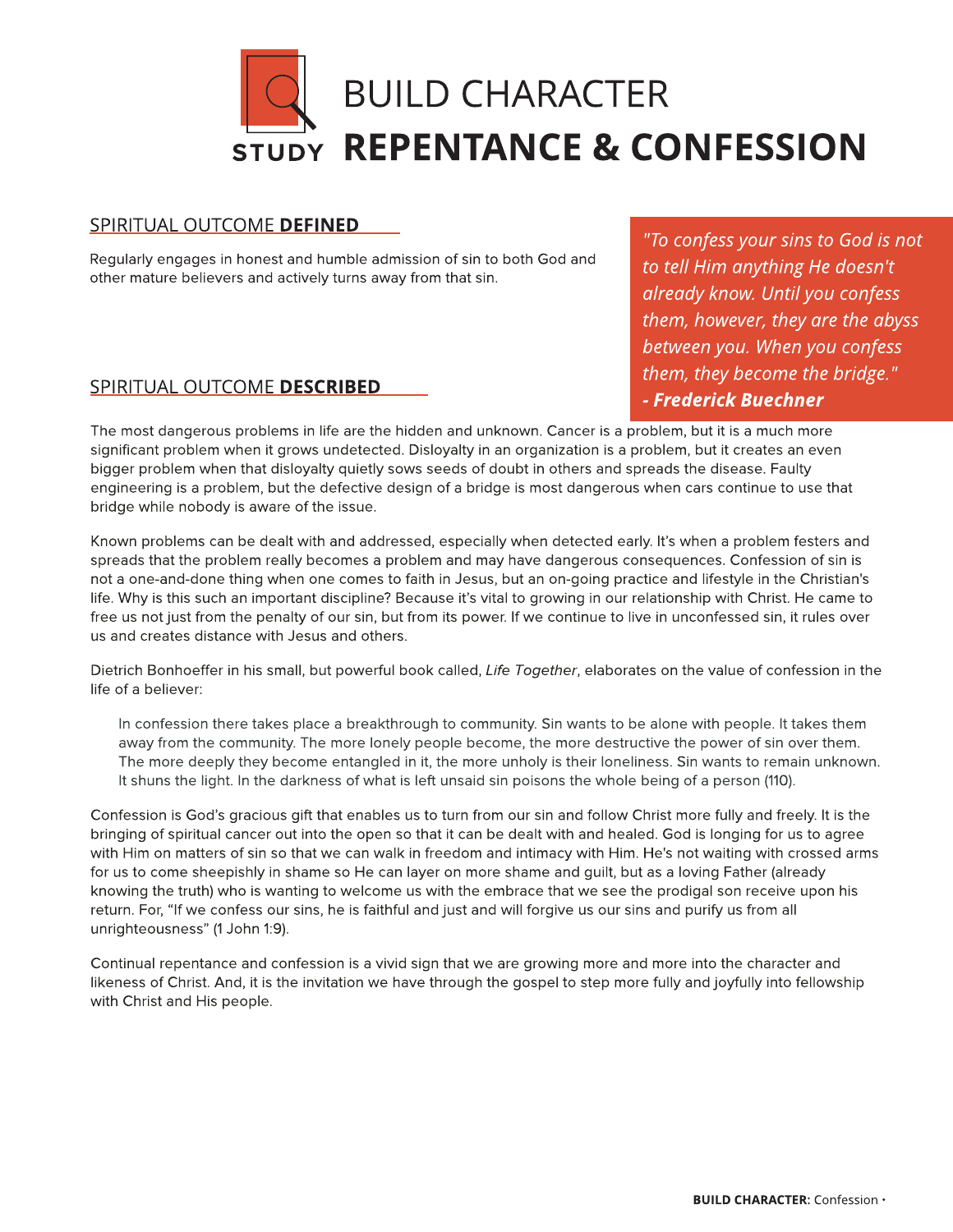# EVIDENCE OF THIS SPIRITUAL OUTCOME IN A PERSON?S LIFE

- Has a regular practice of freely and openly confessing and repenting to God.
- $\cdot$  Has no known areas of life that are "hidden" from God.
- Has a trusted and mature Christian community where full transparency, accountability, and confession are practiced.
- Experiences a growing intimacy and joy in relationship with Christ.

# **GUIDANCE**

Read each passage multiple times. Then write your observations about the passage and any thoughts you have from the discernment question. What do you notice in the passage, and what does this reveal about your life?

1 KINGS 8:33-34 Observations:

Discernment Question: What are you currently holding onto that you are hiding from God or resistant to submit to Him?

2 CHRONICLES 26:16-23, PROVERBS 16:18 Observations:

Discernment Question: Do you struggle with arrogance or pride? If so, how is it keeping you from listening to God or to the people around you?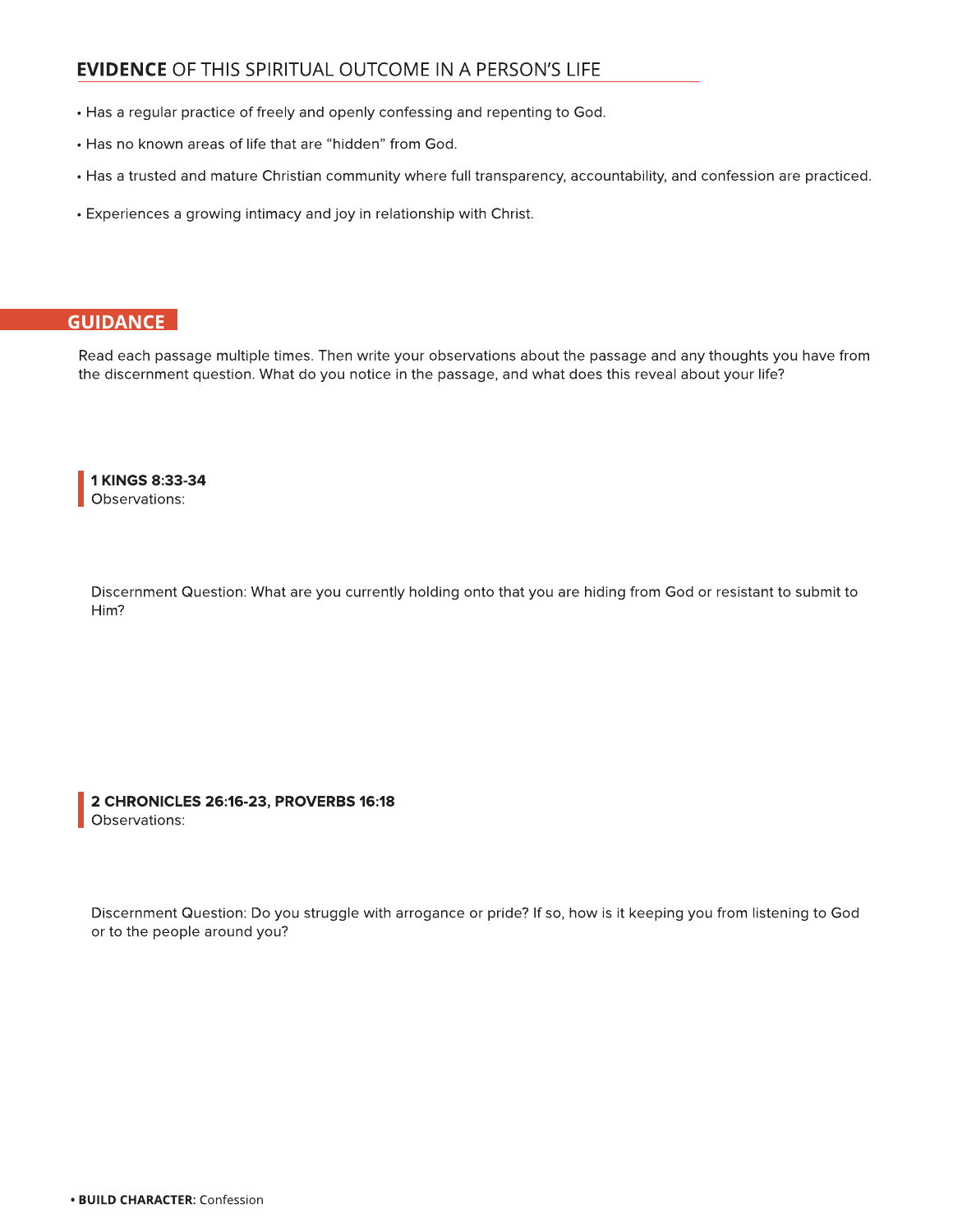Discernment Question: What evidence of unconfessed sin have you seen, or are do you currently see, in your own life (restlessness, anxiety, sleeplessness, bitterness, anger, etc.)?

PROVERBS 28:13 Observations:

Discernment Question: As you read these passages, what areas of your life come to mind that you need to address? What has kept you from addressing them in your life?

EZEKIEL 18:30-32 Observations:

Discernment Question: Where are you powerless to change and need to cry out for God's help?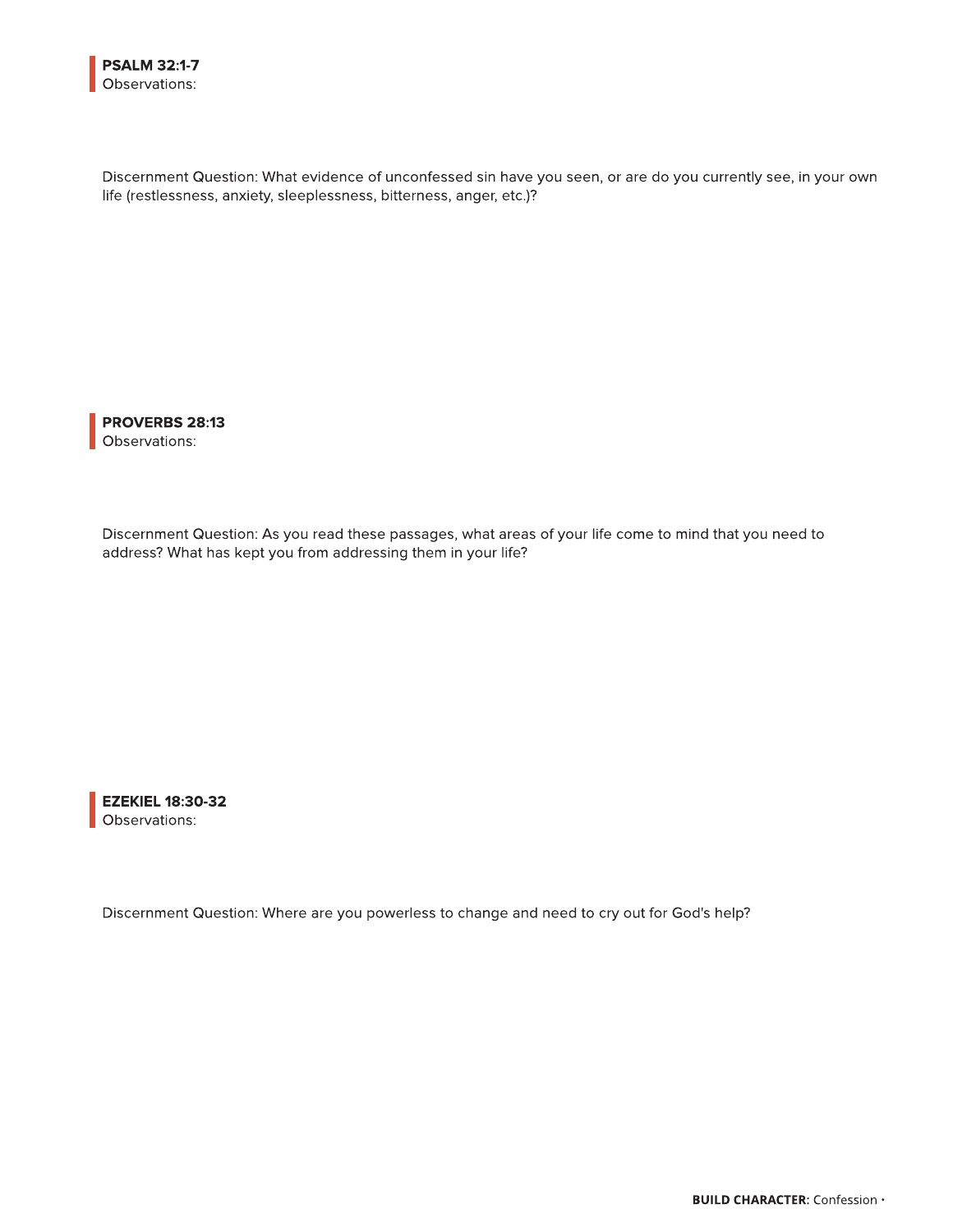Discernment Question: One thing Jesus is trying to teach in this passage is about God's posture toward us. God's heart is to run to us when we turn back to Him to restore our union with Him. When you think about owning your sin and confessing it, is your knee-jerk reaction to run to God or away from Him? Do you primarily view God as cross-armed or reaching for an embrace? How does Jesus' description here inform your understanding?

JAMES 5:16 Observations:

Discernment Question: Do you regularly confess to those you trust and who know you best? If not, what keeps you from doing this?



Discernment Question: To what extent are you worshiping God externally but internally rebelling against Him? What keeps you from being fully honest before God and others?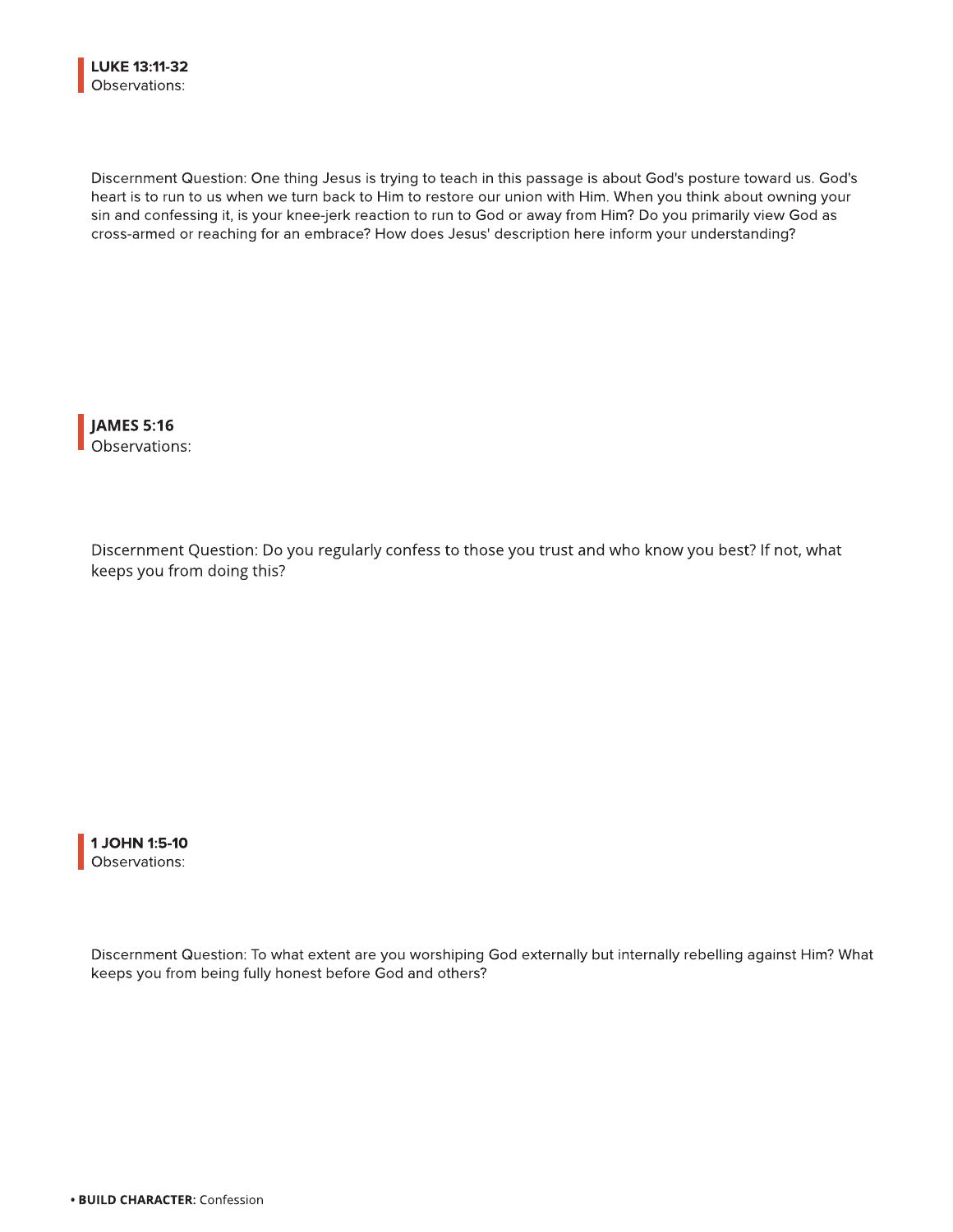What are practical next steps you will do based on what you have discovered in this survey of Scripture about repentance and confession? Include insights offered from others in your Life Group that could be applied in your own life, as well.

# NEXT STEPS MEMORIZE SCRIPTURE

#### James 5:16, NIV

**Therefore confess your sins to each other and pray for each other so that you may be healed. The prayer of a righteous person is powerful and effective.**

#### 1 John 1:9, NIV

**If we confess our sins, he is faithful and just and will forgive us our sins and purify us from all unrighteousness.**

**Scriptures taken from the Holy Bible, New International Version®, NIV®. Copyright © 1973, 1978, 1984, 2011 by Biblica, Inc. Used by permission**  of Zondervan. All rights reserved worldwide. www.zondervan.comThe "NIV" and "New International Version" are trademarks registered in the **United States Patent and Trademark Office by Biblica, Inc. Copyright ©2013 Gateway CommunityChurch**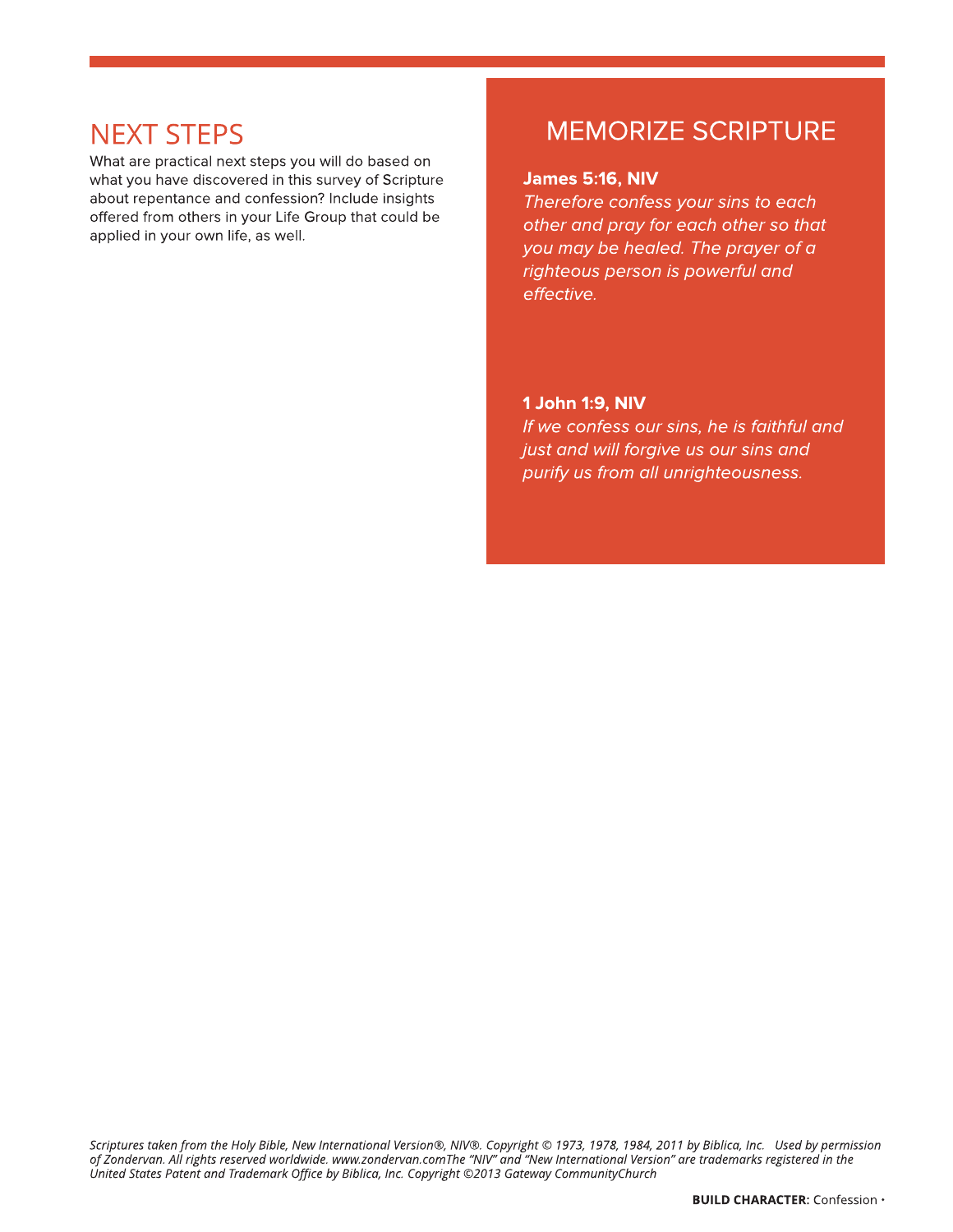

# LIFE APPS: CONFESSION APPS BY ANDY STANLEY

After listening to Confession Apps, use the following outline to take notes:

Application makes all the difference:

James- listening is nothing, doing is everything:

Confession is not about guilt relief:

Genuine confession serves as a first step toward something different:

Genuine confession leads to genuine change:

Confession in the OT:

Zacchaeus: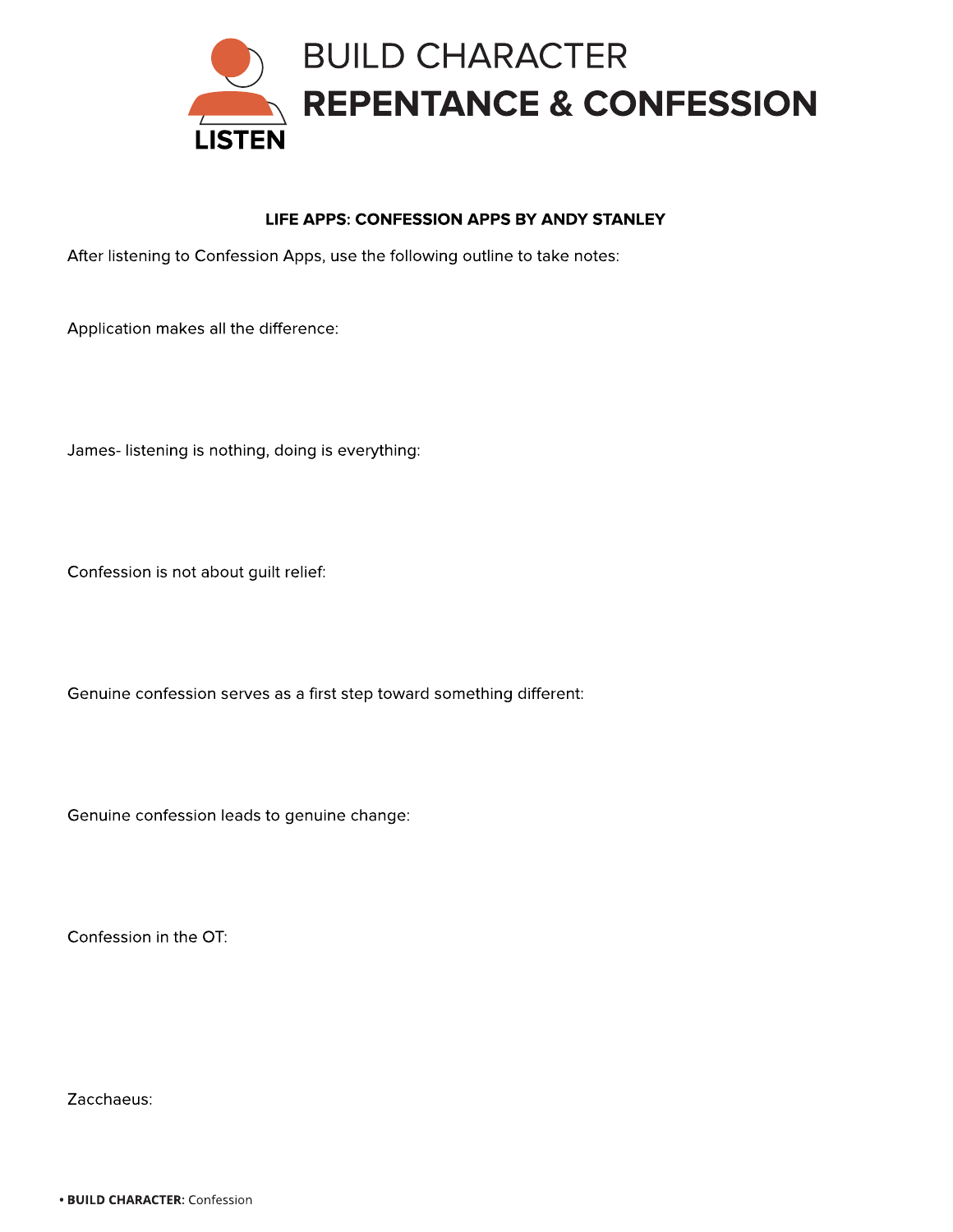Confess your sins to each other:

Secret sins are like splinters:

Category 1, I have a secret routine with God:

Category 2, I'm not going to change:

Be willing to pray honestly:

Tell the person you've offended: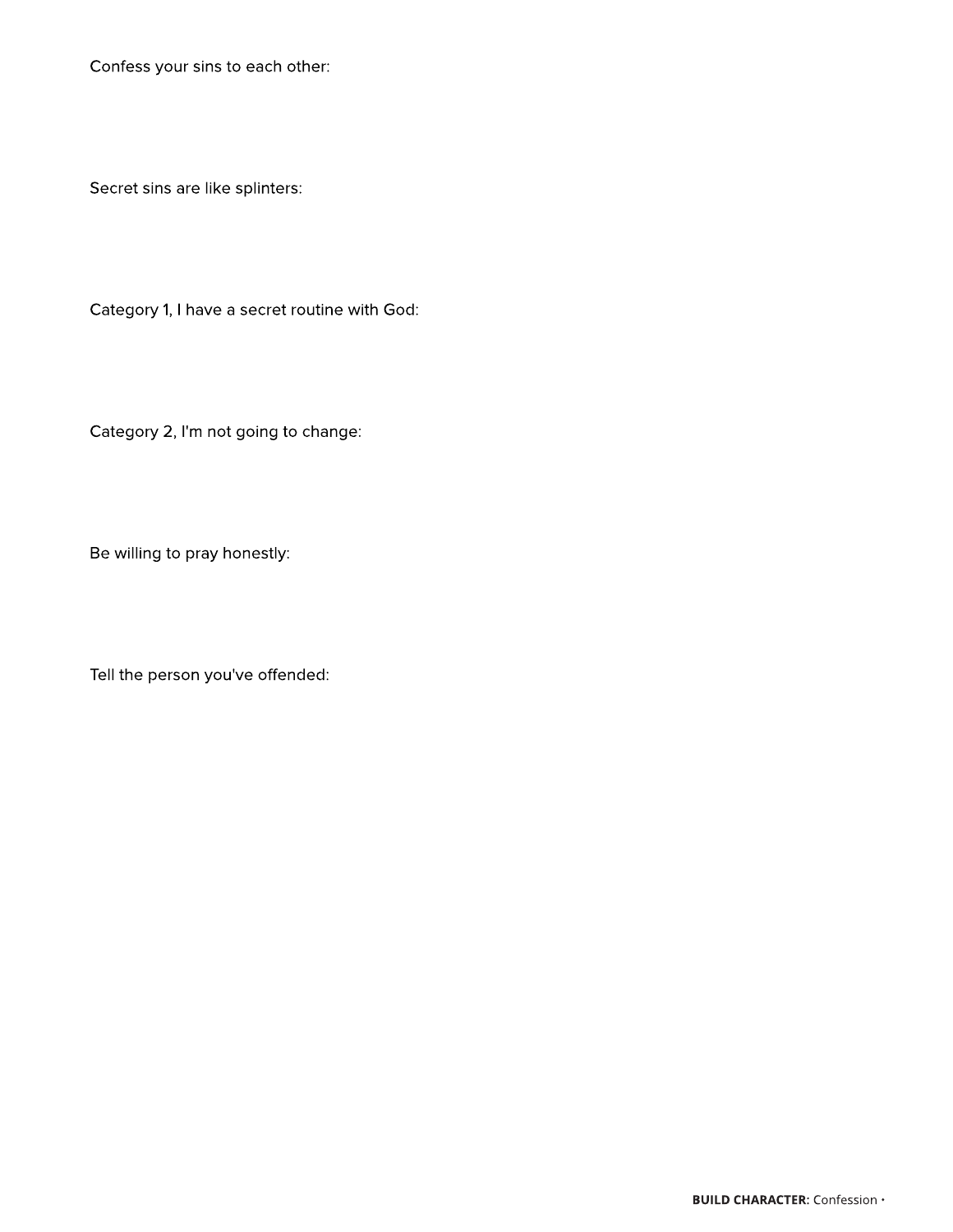# REFLECTION QUESTIONS ON LIFE APPS: CONFESSION APPS

Which do you fear more, the consequences of confession or the consequences of concealment. why?

What's in your box?

What do you need to tell?

Whom do you need to tell?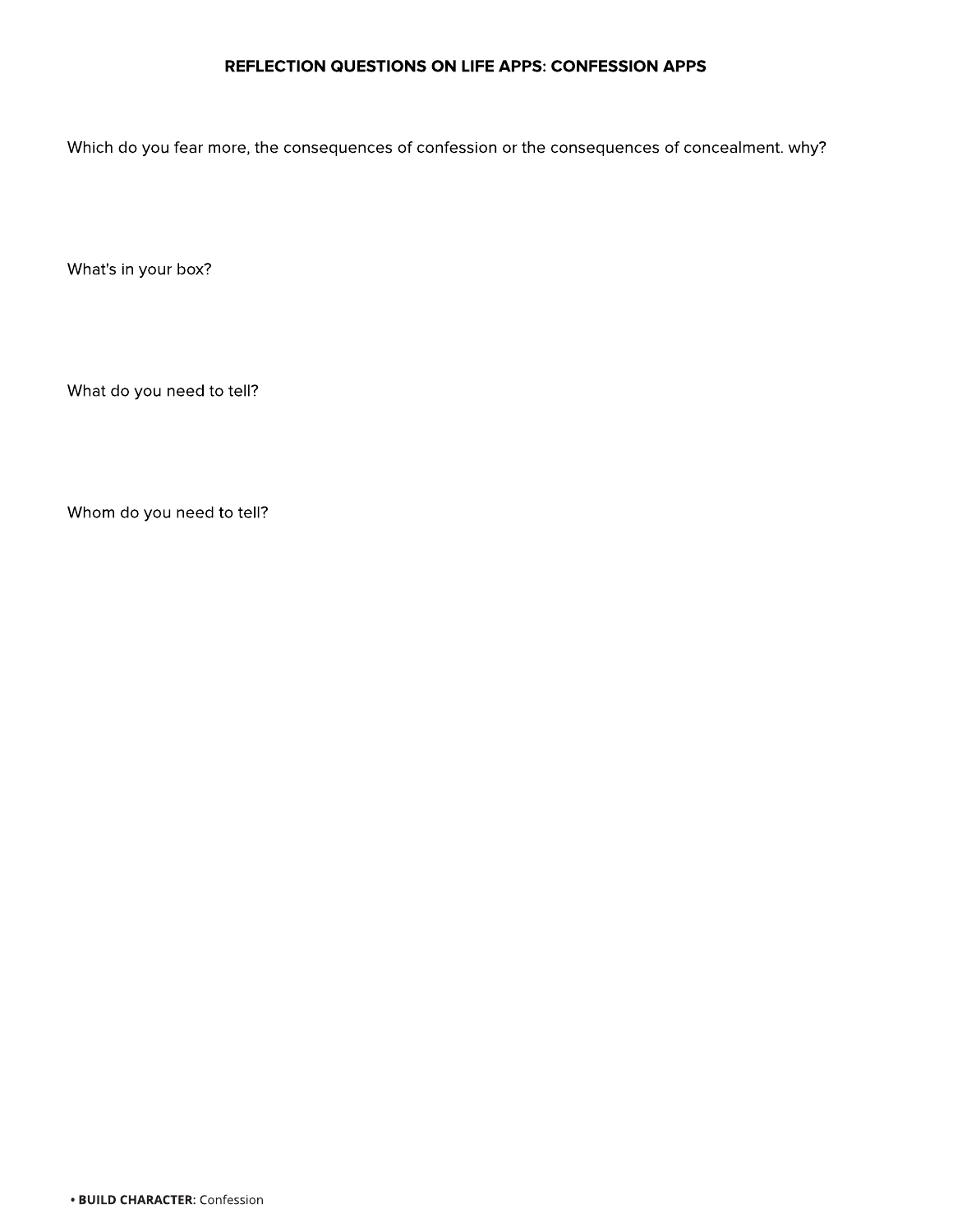

An Exercise in Proactive Repentance By: Kelly Needham

Repentance is the act of agreeing with God about our sin, turning from it and rejoicing in what God has done for us in Jesus. Most of our repentance is reactive. We repent primarily for the sins that are staring us in the face or the ones that others point out. And honestly, even then, sometimes we delay dealing with our sin.

But what if we weren?t just reactive in dealing with our sin, but proactive? This is a trait we see in many of the godly men and women of the Bible: Josiah (2 Chron. 34), Daniel (Dan 9), and David (Psalm 139:23-24) to name a few.

### Why Should Repentance Be Proactive?

But why should we be proactive in repentance? Don?t we only need to repent when God shows us something we've done wrong? Why in the world, when everything seems good, would it be beneficial to proactively search for sin to repent of?

John the Baptist said: "Bear fruits in keeping with repentance." (Luke 3:8) Consider also 1 John 1:8-10: "If we say that we have no sin, we are deceiving ourselves and the truth is not in us. If we confess our sins, He is faithful and righteous to forgive us our sins and to cleanse us from all unrighteousness. If we say that we have not sinned, we make Him a liar and His word is not in us."

The goal is not to be perfect and sinless... only Jesus fits in that category. But rather to live a lifestyle of repentance, facing our sinful hearts with boldness, confessing the sin that's there, and believing the Gospel again and again for those areas of brokenness. It is in that broken place of repentance were the Spirit of God begins to change us.

A Spring Cleaning for Your Soul: I encourage you to set aside 2 hours to do this exercise in proactive repentance. Think of this like a "spring cleaning" for your soul. The majority of my house may look clean and tidy but that doesn't mean there isn't dirt and grime in hidden places. Every now and then it's good to pull the couches back from the wall and vacuum, clean out the hall closets and garage, and get to those places I don't look at every day.

This exercise is a time to ask God to shine light on those dark and dusty corners of your heart. It is a time to expose sinful tendencies that you rarely think of or are even aware of. After staring those sins in the face, talking to God about them, confessing them, you then get to seek God and His Word for what true repentance looks like in your life through your actions.

Over the years I have often taken between 7-10 days to seek God by prayer and fasting to do this very thing: asking Him to show me where there is unrepentant sin that I need to deal with. Oh how refreshing to my soul those times have been! And also how surprised I always am to see the sins creeping into my life in hidden ways I have not yet noticed. This is just a small practice of such a thing.

#### The Assignment:

So set aside two hours, get your Bible out and work through the following tasks. Please take your time as you work through this because being rushed will defeat the effectiveness of this exercise.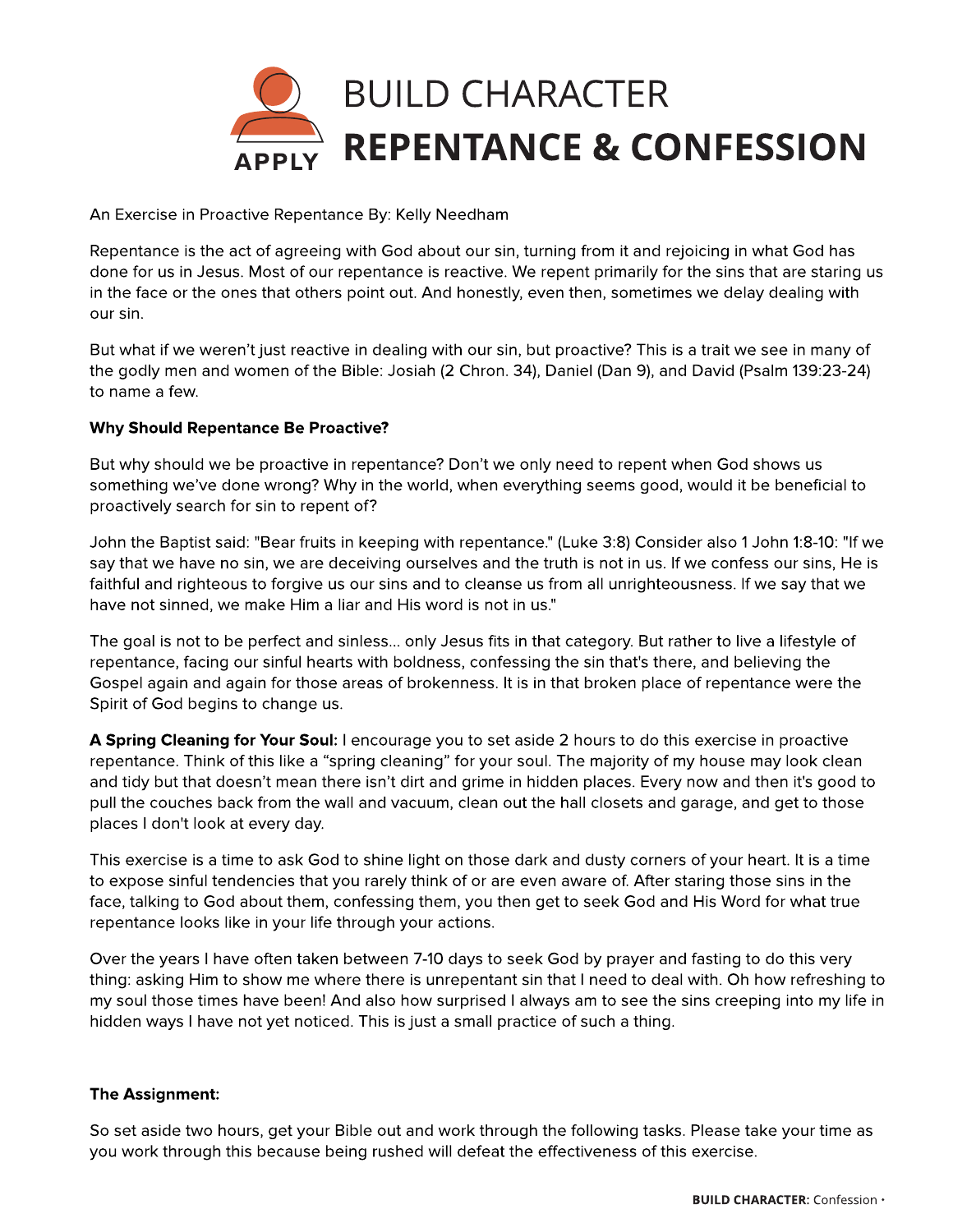1. Read Psalm 139. In your journal, write out verses 23-24. Write them out 2 more times. As you are copying these verses, pray them over yourself.

2. Give yourself 20 minutes to quiet your heart and write down any sins or sinful thought patterns that God brings to mind. Set a timer on your phone to help you commit to 20 minutes. Don't answer texts or emails during this time. If your mind wanders, just reread verses 23-24 again. Use those verses to reign in your thoughts. Listening for God's still small voice is a discipline. It takes focus and work.

3. Take some time to process with God any sins He has exposed. Look up verses that come to mind that relate to those things. Ask God to break your heart over those sins. Ask Him what repentance looks like. If you have a journal, you might write those verses down that you looked up or write out a prayer.

Please don't rush! Take as much time here as you need! Sometimes parts 2 & 3 take me a whole hour. Once you feel ready to move on, go on to part 4.

4. Read Daniel 9:1-19. Read through it a second time with the awareness that Daniel was a good man, not outwardly sinning, not in willful rebellion against God or others. He was proactively seeking God. As you read through this second time, think about why a good, decent man might pray this way. Read through a 3rd time, this time make a list with 2 columns in your journal or in the space below. Label the first column: GOD. Label the second column: US. Read Daniel's prayer and list all the things He says about God in the first column and all he says about "we" or "I" in the second column.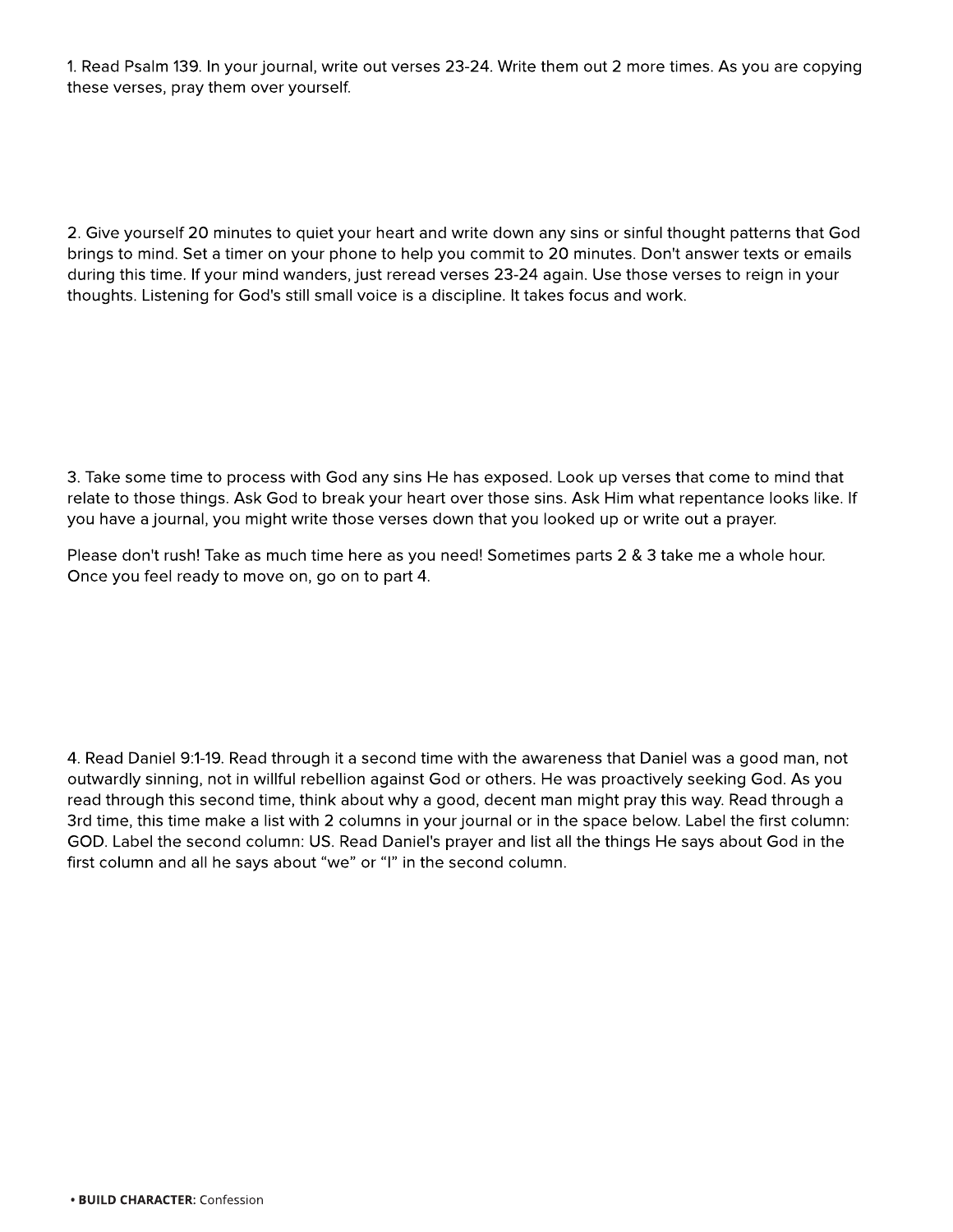Daniel identifies himself with the sinful people around him. He doesn't point the finger at the sin around him. He sees the same seed of those sins in himself. Is this something missing in your life? Are you quick to point the finger at others and yet never search your own heart?

5. Make a list of the sins you see in other people that bother you the most. Don't be shy or surface-y. Be brutally honest. What in other believers or nonbelievers drives you crazy?

6. Spend 10 minutes asking God to show you where the seed of that same sin is present in your heart. Again, set a timer on your phone to make sure you commit to 10 minutes.

7. Through the process of reading through Daniel 9, has God revealed any other sins to repent of? Take some time to write those down and process them with God as you did in part 3. Consider reading David?s famous prayer of repentance found in Psalm 51 to give you an example of a repentant heart.

8. Finally, before you leave where you are, answer the following questions.

- Was this an uncomfortable process for you? Why or why not?

- Was there any fear in shining the light in the dark corners of your heart? Were you afraid of what you might find?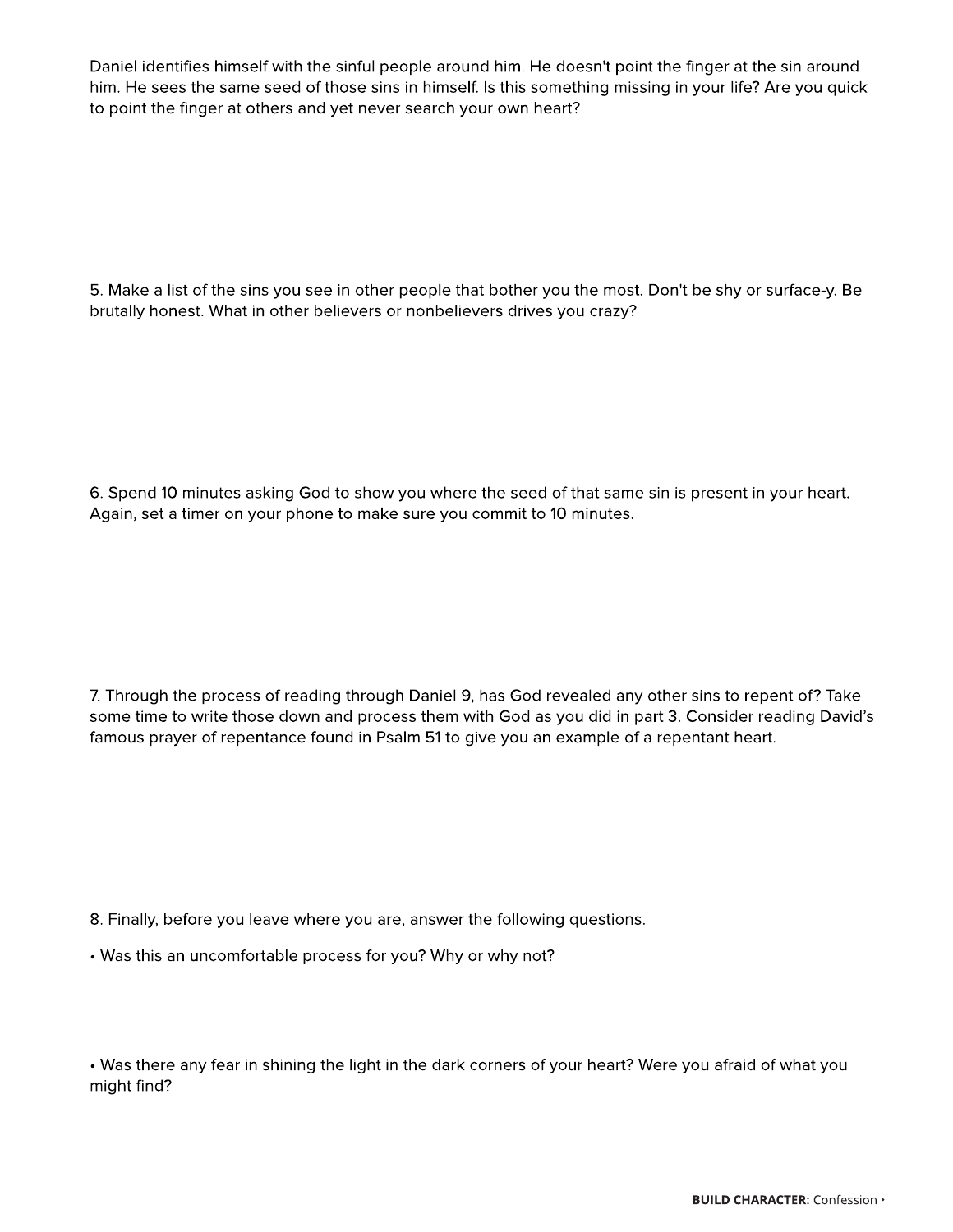- Did God reveal anything in your heart that surprised you? (Ex: Envy when you were certain you aren't an envious person.) Write down up to 3 specific sins or sinful thought patterns God revealed to you in this time.

. In your own words, answer the question "what is repentance?" (Feel free to do some research in your Bible to answer this well.)

- What does "bearing fruit in keeping with repentance" (Luke 3:8) look like in regards to those specific sins you listed earlier? Give some very practical steps/examples of what this will look like for you to walk in repentance from what God has exposed. Remember, exposing sin is always so that through repentance we will change! Not just so that we will know.

- Please write down any other thoughts you have about this process and your experience.

- Lastly, write out a prayer of repentance in regards to these things.